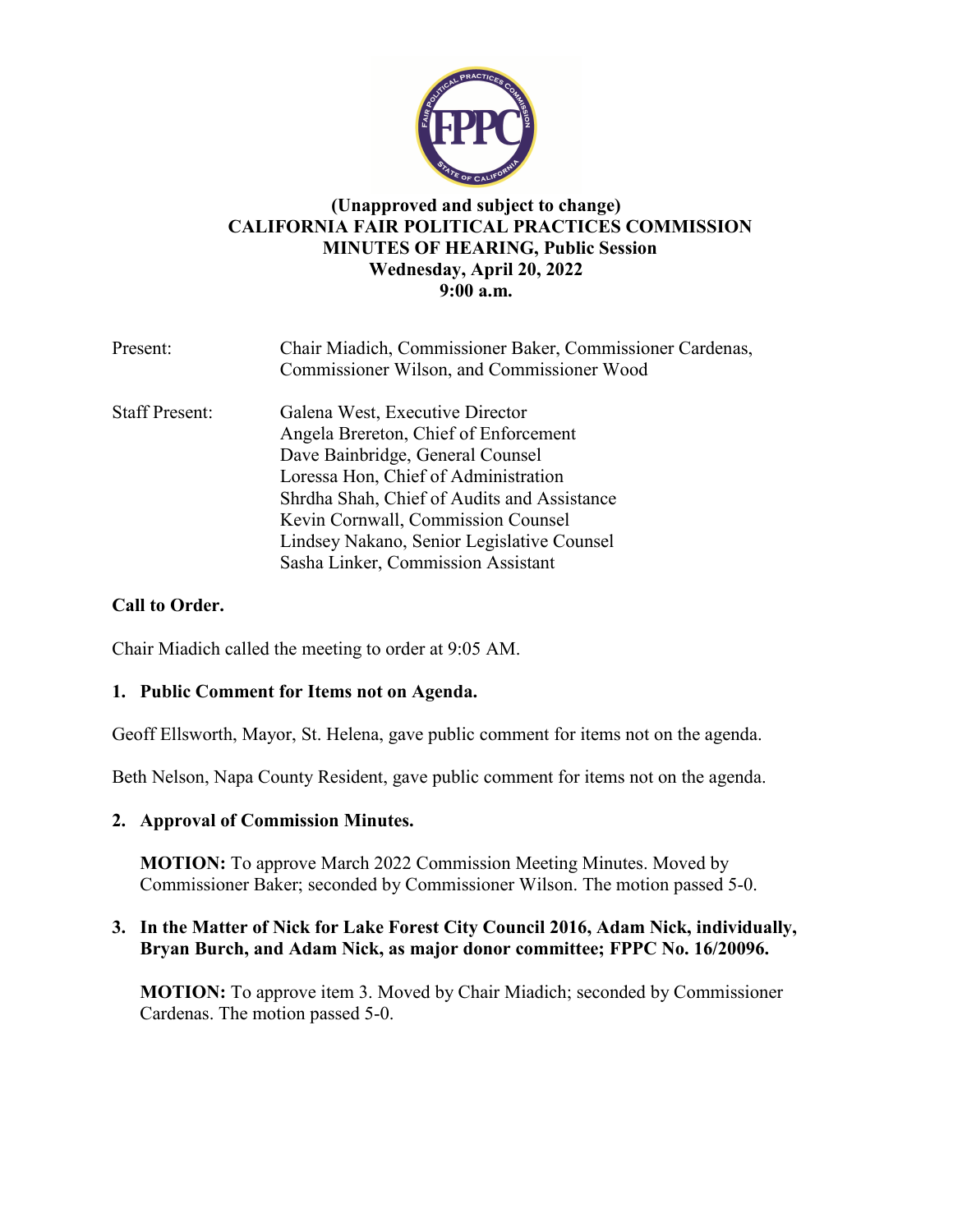# **4. In the Matter of Friends of H. Fangary for Hermosa Beach City Council 2013, H. S. Fangary for City Council 2017, Dina Fangary, and Hany S. Fangary; FPPC No. 18/005.**

Hany Fangary gave public comment asking the Commission for an extension of 30 days to

address issues raised by FPPC Staff and to get into compliance as much as possible.

Dave Bainbridge, General Counsel, discussed the steps the Commission could take: approving or

denying the default, giving further direction to staff, or taking no action. Angela Brereton, Chief

of Enforcement, discussed precedent of this specific situation and gave an overview of how

Enforcement Staff communicates with respondents throughout the enforcement process.

**MOTION:** To hold item 4 for one month and for the item to be presented again next month. Moved by Chair Miadich, seconded by Commissioner Baker. The motion passed 5-0.

## **5. In the Matter of Committee to Oppose Measure E, and James R. Nyman; FPPC No. 18/206.**

Ms. Brereton pulled item five from the agenda.

# **6. Pre-Notice Discussion of Regulation 18360 Amendments Regarding Public Information and Records Requests for Pending Enforcement Matters.**

Kevin Cornwall, Commission Counsel, gave an overview of the presented regulation package. In response to questions, Ms. Brereton discussed Staff practices on using read receipts and email tracking software. Jay Wierenga, Communications Director, gave an update on his conversations with several media organizations. Chair Miadich summarized refinements discussed by the Commission: maintaining the two-day window for notices sent by email but including the fiveday window for notices sent by mail and using read receipts as an extra measure.

## **8. Attorney General Opinion No. 19-1001.**

Mr. Bainbridge presented the Attorney General opinion as an informational item.

#### **9. Committee Updates.**

Chair Miadich gave an update on what was discussed at the April 2022 Law and Policy

Committee meeting.